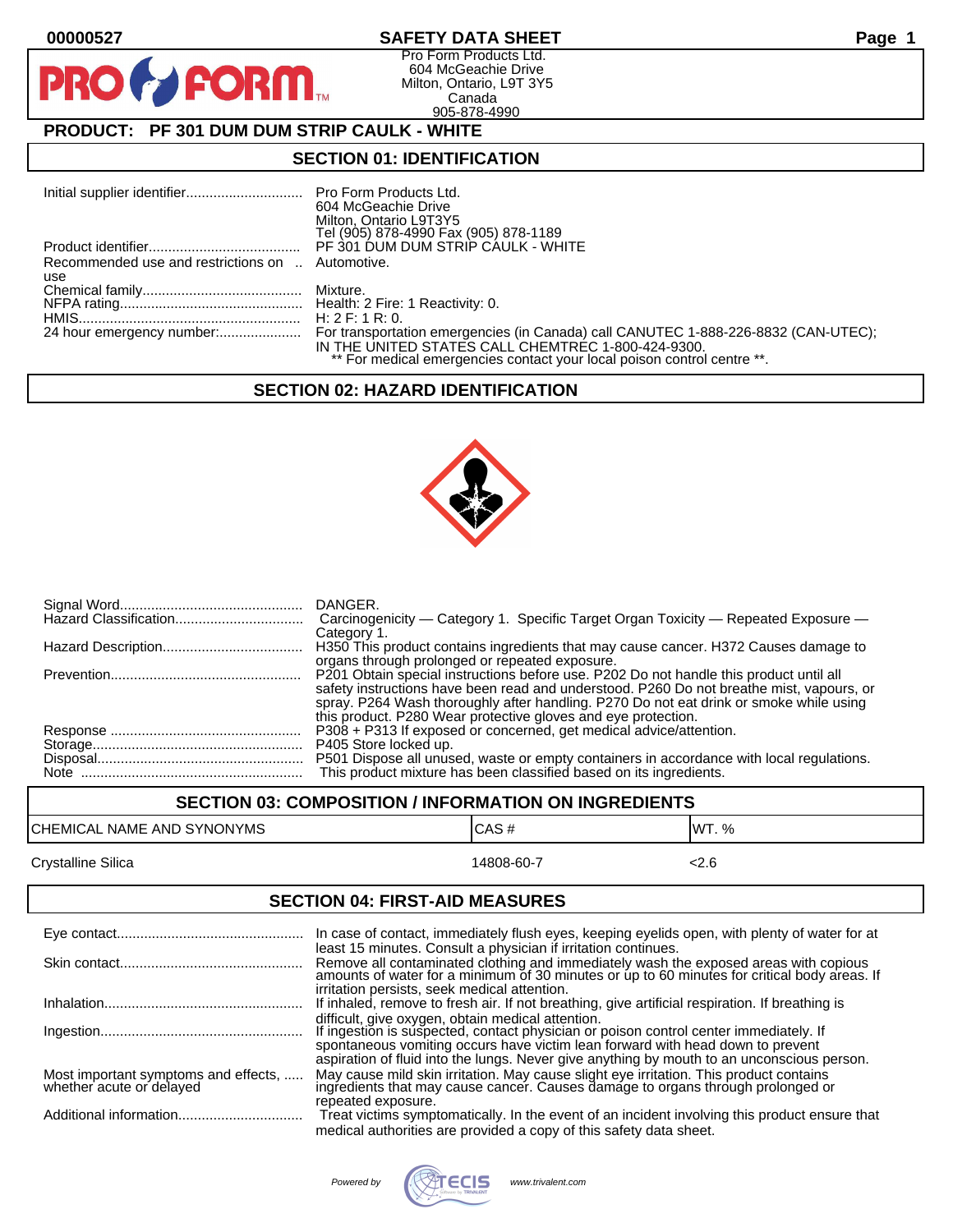**00000527 SAFETY DATA SHEET Page 2**

#### **PRODUCT: PF 301 DUM DUM STRIP CAULK - WHITE**

#### **SECTION 05: FIRE-FIGHTING MEASURES**

| Suitable and unsuitable extinguishing<br>media                                                                     | Treat as a petroleum fire. "Alcohol" foam, CO2, dry chemical. Do not use water in a jet.                                                                                                                                                                                                                                                                                                                                                                                    |
|--------------------------------------------------------------------------------------------------------------------|-----------------------------------------------------------------------------------------------------------------------------------------------------------------------------------------------------------------------------------------------------------------------------------------------------------------------------------------------------------------------------------------------------------------------------------------------------------------------------|
| Specific hazards arising from the<br>hazardous product, such as the nature of<br>any hazardous combustion products | Oxides of carbon (CO, CO2). Hydrocarbon fumes and smoke.                                                                                                                                                                                                                                                                                                                                                                                                                    |
| Special protective equipment and<br>precautions for fire-fighters                                                  | Firefighter should be equipped with self-contained breathing apparatus and full protective<br>clothing to protect against potentially toxic and irritating fumes. Solvent vapours may be<br>heavier than air and may build up and travel along the ground to an ignition source, which<br>may result in a flash back to the source of the vapours. Cool fire-exposed containers with<br>cold water spray. Heat will cause pressure buildup and may cause explosive rupture. |

#### **SECTION 06: ACCIDENTAL RELEASE MEASURES**

 Leak/spill.................................................. Ventilate. Eliminate all sources of ignition. Contain the spill. Prevent runoff into drains, sewers, and other waterways. Avoid all personal contact. Evacuate all non-essential personnel. Collect and contain in suitable containers. Spilled material and water rinses are classified as chemical waste, and must be disposed of in accordance with current local, provincial, state, and federal regulations.

#### **SECTION 07: HANDLING AND STORAGE**

incompatibilities Do not store above 49C.

Precautions for safe handling.................... Keep away from heat, sparks, and open flame. Avoid prolonged or repeated skin contact. Handle and open container with care. Handle in accordance with good industrial hygiene and safety practices. Employees should wash hands and face before eating or drinking. Conditions for safe storage, including any Keep container closed when not in use. Store in a cool and dry place, for product integrity.

## **SECTION 08: EXPOSURE CONTROLS / PERSONAL PROTECTION**

| <b>INGREDIENTS</b>                                                                                                                                                                                                                                                                                                                                                                                                                                                                                                                                                                                                                                                                                                                                                                                                                                                                                                   | TWA                       | <b>ACGIH TLV</b><br><b>STEL</b> | <b>OSHA PEL</b><br>IPEL  | <b>STEL</b>     | <b>NIOSH</b><br>IREL     |
|----------------------------------------------------------------------------------------------------------------------------------------------------------------------------------------------------------------------------------------------------------------------------------------------------------------------------------------------------------------------------------------------------------------------------------------------------------------------------------------------------------------------------------------------------------------------------------------------------------------------------------------------------------------------------------------------------------------------------------------------------------------------------------------------------------------------------------------------------------------------------------------------------------------------|---------------------------|---------------------------------|--------------------------|-----------------|--------------------------|
| Crystalline Silica                                                                                                                                                                                                                                                                                                                                                                                                                                                                                                                                                                                                                                                                                                                                                                                                                                                                                                   | $0.025 \,\mathrm{mq/m}$ 3 | Not established                 | $0.1 \text{ mg/m}$ 3 TWA | Not established | $0.05 \,\mathrm{mq/m}$ 3 |
|                                                                                                                                                                                                                                                                                                                                                                                                                                                                                                                                                                                                                                                                                                                                                                                                                                                                                                                      |                           |                                 |                          |                 |                          |
| CA ON: 0.025 mg/m3 Respirable<br>Local exhaust ventilation is recommended. Wear an appropriate, properly fitted respirator<br>when contaminant levels exceed the recommended exposure limits.<br>Wear adequate protective clothes.<br>Safety boots per local regulations.<br>Safety glasses.<br>Chemical resistant gloves.<br>Emergency showers and eye wash stations should be available.<br>Appropriate engineering controls<br>Provide natural or mechanical ventilation to control exposure levels below airborne<br>exposure limits. Local mechanical exhaust ventilation should be used at sources of air<br>contamination, such as open process equipment, or during purging operations, to capture<br>gases and fumes that may be emitted. Standard reference sources regarding industrial<br>ventilation (ie. ACGIH industrial ventilation) should be consulted for quidance about<br>adequate ventilation. |                           |                                 |                          |                 |                          |

#### **SECTION 09: PHYSICAL AND CHEMICAL PROPERTIES**

| Appearance/Physical state               | Putty. Soft solid.<br>Off white. |
|-----------------------------------------|----------------------------------|
|                                         | Faint. Characteristic odour.     |
| Odour threshold (ppm)                   | Not available.                   |
| Vapour pressure (mm Hg)                 | Not available.                   |
| Vapour density (air=1)                  | Not available.                   |
|                                         | Not applicable.                  |
|                                         | 14.77 lb/usg - 1.77 g/mL.        |
| Melting / Freezing point (deg C)        | Not available.                   |
|                                         | Little or none.                  |
|                                         | Not available.                   |
|                                         | Not available.                   |
| Flash point (deg C), method             | 260°C (COC).                     |
| Auto ignition temperature (deg C)       | Not tested.                      |
| Upper flammable limit (% vol)           | No Data.                         |
| Lower flammable limit (% vol)           | No Data.                         |
| Partition coefficient - n-octanol/water | Not available.                   |
|                                         | Non volatile.                    |
|                                         |                                  |

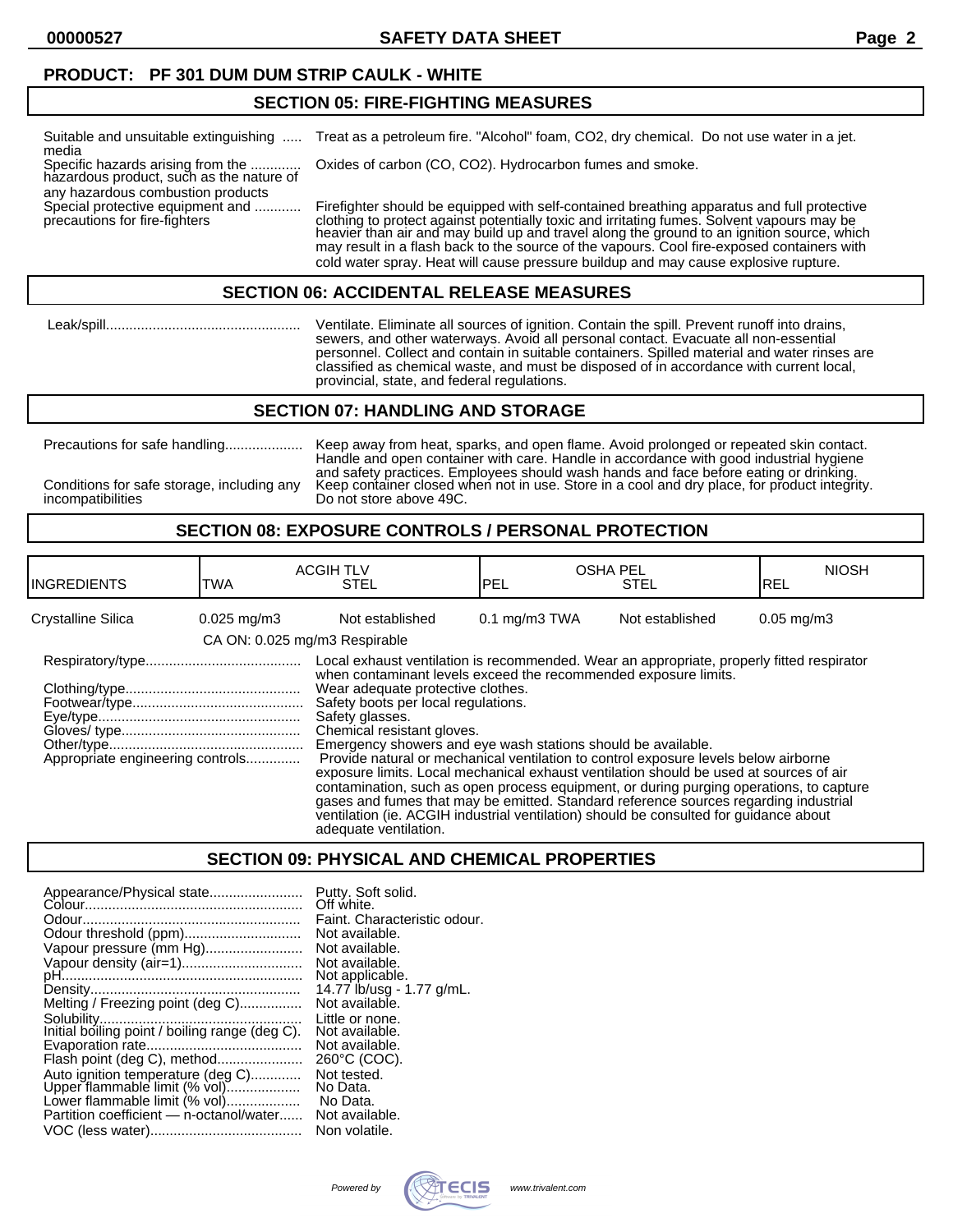**00000527 SAFETY DATA SHEET Page 3**

## **PRODUCT: PF 301 DUM DUM STRIP CAULK - WHITE**

## **SECTION 09: PHYSICAL AND CHEMICAL PROPERTIES**

Viscosity.................................................... Not available.

# **SECTION 10: STABILITY AND REACTIVITY**

| Possibility of hazardous reactions<br>Conditions to avoid, including static<br>discharge, shock or vibration<br>Hazardous decomposition products | Stable at normal temperatures and pressures.<br>Avoid heat, sparks and flames.<br>Will not occur under normal temperature and pressure.<br>Incompatible with strong solvents.<br>Decomposition may produce fumes, smoke, oxides of carbon and hydrocarbons. |
|--------------------------------------------------------------------------------------------------------------------------------------------------|-------------------------------------------------------------------------------------------------------------------------------------------------------------------------------------------------------------------------------------------------------------|
|--------------------------------------------------------------------------------------------------------------------------------------------------|-------------------------------------------------------------------------------------------------------------------------------------------------------------------------------------------------------------------------------------------------------------|

#### **SECTION 11: TOXICOLOGICAL INFORMATION**

| <b>INGREDIENTS</b>                                                                                                                              | ILC50                                                                                                                                                                                                                                                                                                                                                                                                                                                                                                                                                               | LD50                   |
|-------------------------------------------------------------------------------------------------------------------------------------------------|---------------------------------------------------------------------------------------------------------------------------------------------------------------------------------------------------------------------------------------------------------------------------------------------------------------------------------------------------------------------------------------------------------------------------------------------------------------------------------------------------------------------------------------------------------------------|------------------------|
| Crystalline Silica<br>Effects of acute exposure<br>Effects of chronic exposure<br>Carcinogenicity of material<br>Specific Target Organ Toxicity | Not available<br>Eye contact. Skin contact. Inhalation.<br>May cause skin or eye irriation after repeated or prolonged contact.<br>Not available.<br>Prolonged or repeated contact may cause irritation.<br>No evidence of adverse effects from available information.<br>May cause eye irritation.<br>No evidence of adverse effects from available information.<br>May be harmful or fatal if swallowed.<br>Quartz (Crystalline Silica) is listed by IARC in Group 1 as a carcinogen.<br>None.<br>Causes damage to organs through prolonged or repeated exposure. | >22,500 mg/kg oral rat |

## **SECTION 12: ECOLOGICAL INFORMATION**

| Persistence and degradability |
|-------------------------------|

Environmental........................................... Do not allow to enter waters, waste water or soil. Persistence and degradability................... Not available.

## **SECTION 13: DISPOSAL CONSIDERATIONS**

and methods of disposal, including any regulations. contaminated packaging

Information on safe handling for disposal . Dispose of waste in accordance with all applicable Federal, Provincial/State and local

#### **SECTION 14: TRANSPORT INFORMATION**

|                           | Not regulated.                                                        |
|---------------------------|-----------------------------------------------------------------------|
| DOT Classification (Road) | Not regulated.                                                        |
|                           |                                                                       |
|                           |                                                                       |
|                           | No.                                                                   |
|                           |                                                                       |
|                           | 2, 2014) - we certify that classification of this product is correct. |

#### **SECTION 15: REGULATORY INFORMATION**

| <b>SARA Title III</b>               | Not determined.<br>This product is considered hazardous under the OSHA Hazard Communication Standard. |
|-------------------------------------|-------------------------------------------------------------------------------------------------------|
| Section 302 - extremely hazardous   | None.                                                                                                 |
| substances                          |                                                                                                       |
| Section 311/312 - hazard categories | None.                                                                                                 |
|                                     | None.                                                                                                 |
| EPA hazardous air pollutants (HAPS) | None.                                                                                                 |
| 40CFR63                             |                                                                                                       |
|                                     | *WARNING: This product contains a chemical known to the State of California to cause<br>cancer.       |
|                                     |                                                                                                       |